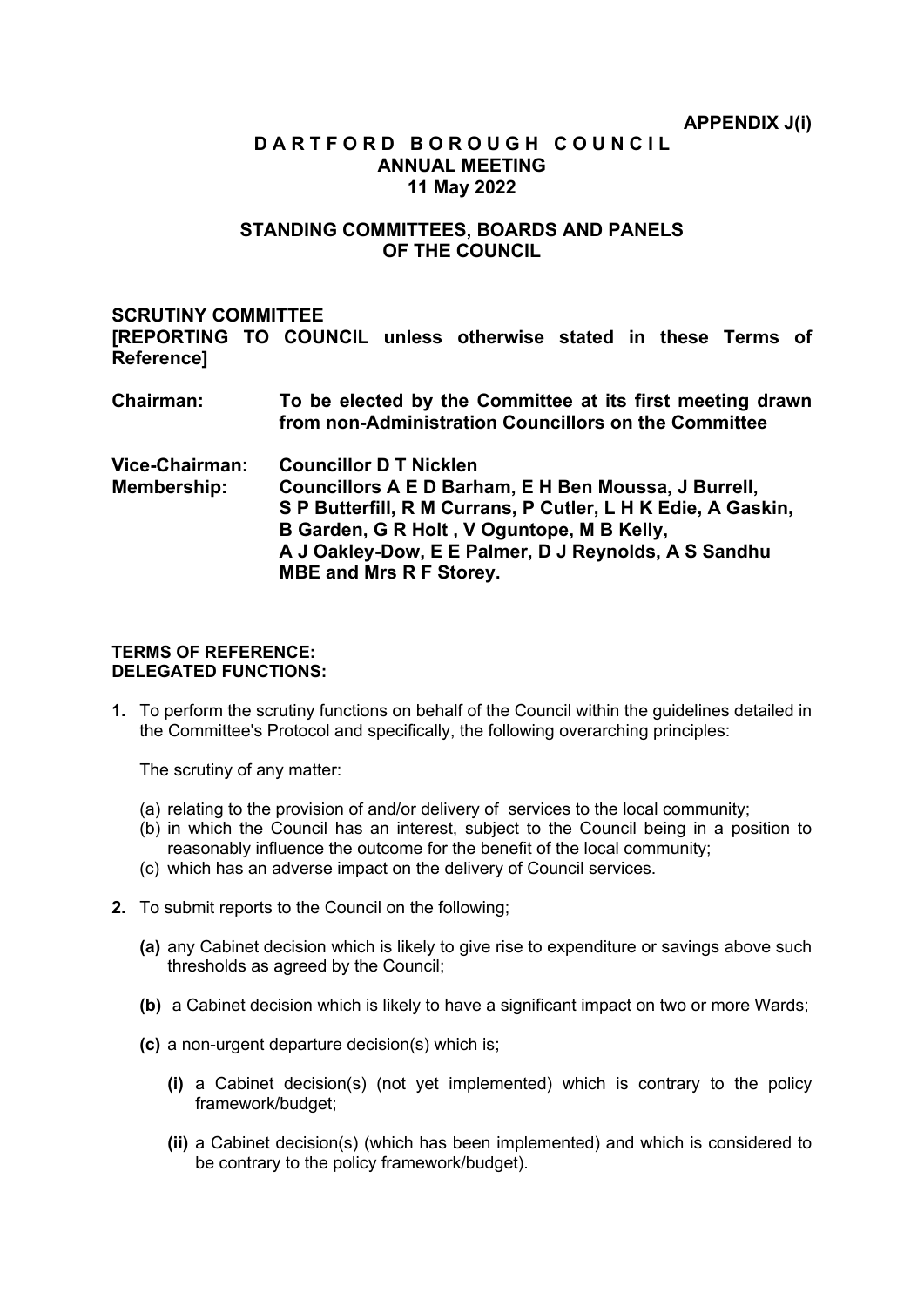- *NB: The Council has no locus to make a decision in respect of a Cabinet decision unless the Cabinet decision is contrary to or not wholly consistent with the budget or policy framework approved/adopted by the Council.*
- **3.** To appoint in accordance with Standing Order 58(4) such sub-committee(s) as the Committee considers appropriate to fulfil the scrutiny functions of the Committee.
- **4.** To hold the Cabinet to account for the discharge of its executive functions by scrutinising decisions proposed and/or action to be taken in accordance with the Call-in mechanism detailed in the Committee's Protocol.
- **5.** To hold the Cabinet to account for the discharge of its executive functions by scrutinising decisions after implementation i.e. post decision scrutiny, in accordance with the Committee's Protocol for the following purposes only:
	- **(a)** to seek more understanding of the decision and its implications;
	- **(b)** to question the soundness of the decision;
	- **(c)** to identify the need for Council policies to guide delegated decisions;
	- **(d)** to examine the effect and outcomes of the decision e.g. enquire into grants awarded by the Cabinet to voluntary organisations in the Borough to see how effectively expenditure has been targeted;
	- **(e)** to make recommendations, including proposals for changes to policies or practices, to the Cabinet.
		- NB: A decision(s) may only be scrutinised once.
- **6.** To scrutinise the discharge of any other functions of the Council in accordance with the mechanism(s) detailed in the Committee's Protocol.
- **7.** To seek comments from other Committees/Boards in order to obtain a balanced view of the effects of Council policy and Cabinet decisions.
- **8.** Where appropriate, and as part of the community consultation process, to seek input from Councillors (including Members of the Cabinet), Officers, other interested stakeholders and organisations and by drawing on the knowledge of constituents' views.
- **9.** To receive finalised documents relating to a key decision(s) in the Cabinet's forward plan.
- **10.** To scrutinise Cabinet forward plans with a view to deciding which, if any, of the forthcoming Cabinet decisions the Committee wishes to enquire into.
- **11.** To report annually to the Council on the work of the Committee.
- **12.** To consider Monitoring Officer reports about lawfulness or maladministration, which relate to Cabinet functions and consider whether to hold a short enquiry into the matter the subject of the report prior to the Cabinet's consideration of it.
- **13**. To approve an annual scrutiny work programme in accordance with Standing Order 58(8) including the programme of any sub-committee appointed by the Committee to ensure that there is efficient use of the Committee's (sub-committee's) time and that the potential for duplication of effort is minimised.